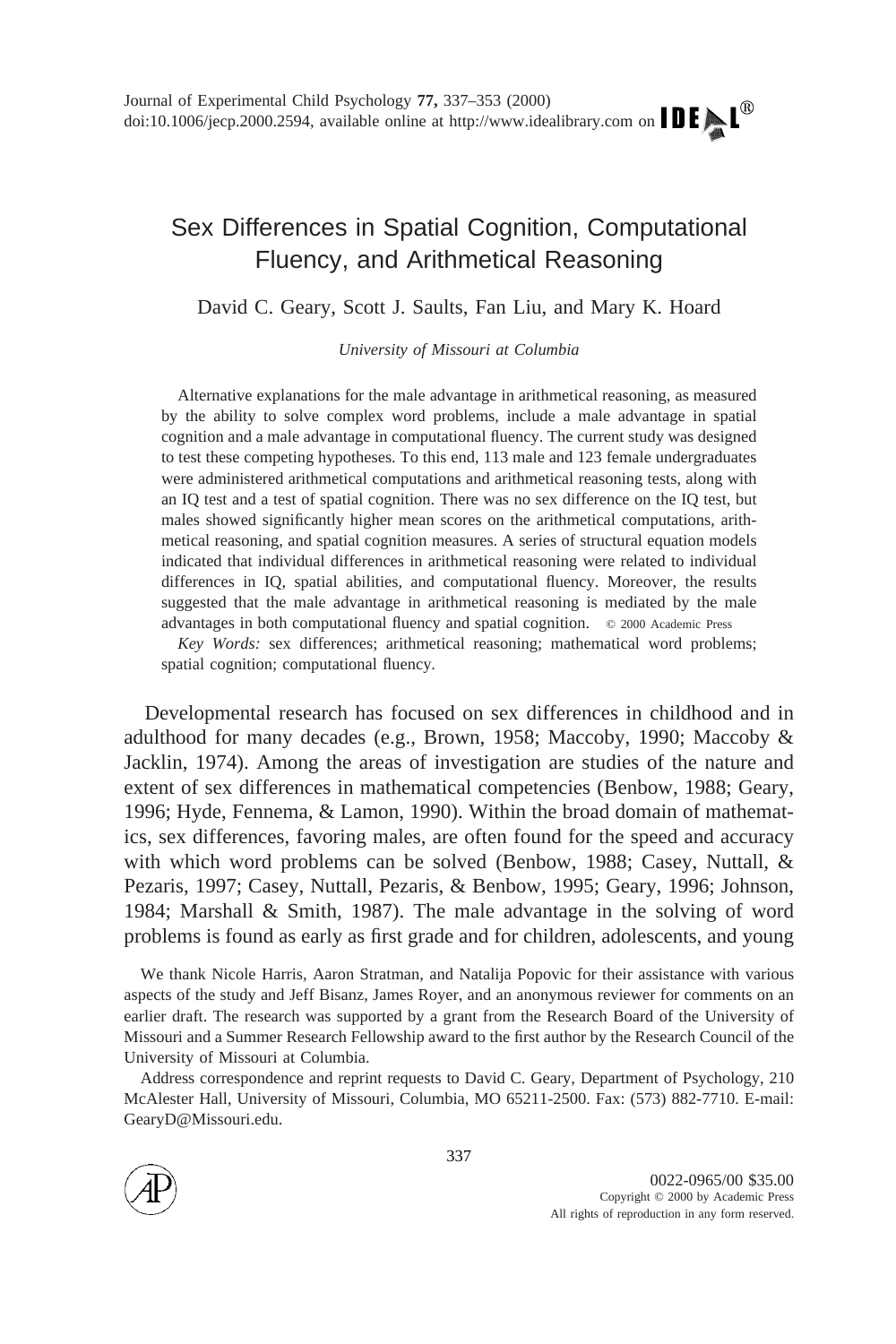adults in the United States, China, Japan, and a host of European nations (Harnisch, Steinkamp, Tsai, & Walberg, 1986; Lummis & Stevenson, 1990; Stevenson et al., 1990). The magnitude of the male advantage in this area is small to moderate, ranging between 0.2 and about 0.6 standard deviations, depending on the age of the sample and the complexity of the test. Mean differences of this magnitude indicate that roughly 60 to 70% of males score higher than the average female, although this gap widens considerably at the upper end of the ability distribution (Benbow, 1988).

The source of the male advantage in solving mathematical word problems is currently debated. Alternative explanations include sex differences, favoring males, in spatial cognition, computational fluency, and attitudes toward mathematics (Casey et al., 1997; Geary, 1996; Johnson, 1984; Royer, Tronsky, Chan, Jackson, & Marchant, 1999). Casey and her colleagues found that the male advantage on the mathematics section of the Scholastic Achievement Test (SAT-M) was mediated by a male advantage in three-dimensional spatial abilities and by more positive attitudes toward mathematics. In a series of experiments, Johnson found that male college students consistently outperformed their female peers on tests that involved the solving of algebraic word problems, but not on tests of nonmathematical problem solving. Johnson also found that individual differences on the tests of algebraic problem solving were correlated with spatial abilities, IQ, and attitudes toward mathematics (e.g., rated importance of mathematics). In Johnson's studies and those of Casey and her colleagues, the sex difference in mathematical problem solving was more strongly related to spatial abilities than to attitudes toward mathematics (see also Benbow, 1988). In an analysis of the academic achievement of children in Japan, Taiwan, and the United States, Lummis and Stevenson (1990) found no overall sex differences in attitudes toward mathematics or on a general test of mathematics achievement. However, in both first and fifth grade and in all three nations, boys outscored girls on three mathematics subtests, word problems, visualization, and estimation.

These patterns suggest that the male advantage for solving mathematical word problems might be mediated, in part, by their advantage in spatial cognition. More specifically, it appears that males are better at generating spatial representations, or diagrams, of the relational information conveyed in word problems (Geary, 1996; Johnson, 1984), which has been shown to reduce the frequency of problem-solving errors (Lewis, 1989). However, this is by no means a consensus view. In a meta-analysis, Friedman (1995) found that performance on mathematics tests tended to be more strongly correlated with verbal abilities than with spatial abilities and concluded that these patterns "are not convincing evidence that spatial skill is well related to mathematical ability" (p. 40; see also Lubinski & Humphreys, 1990). Linn and Petersen (1985) suggested that the relation between spatial and mathematical abilities is actually due to their covariation with intelligence (IQ) and not a causal spatial–mathematics relation. More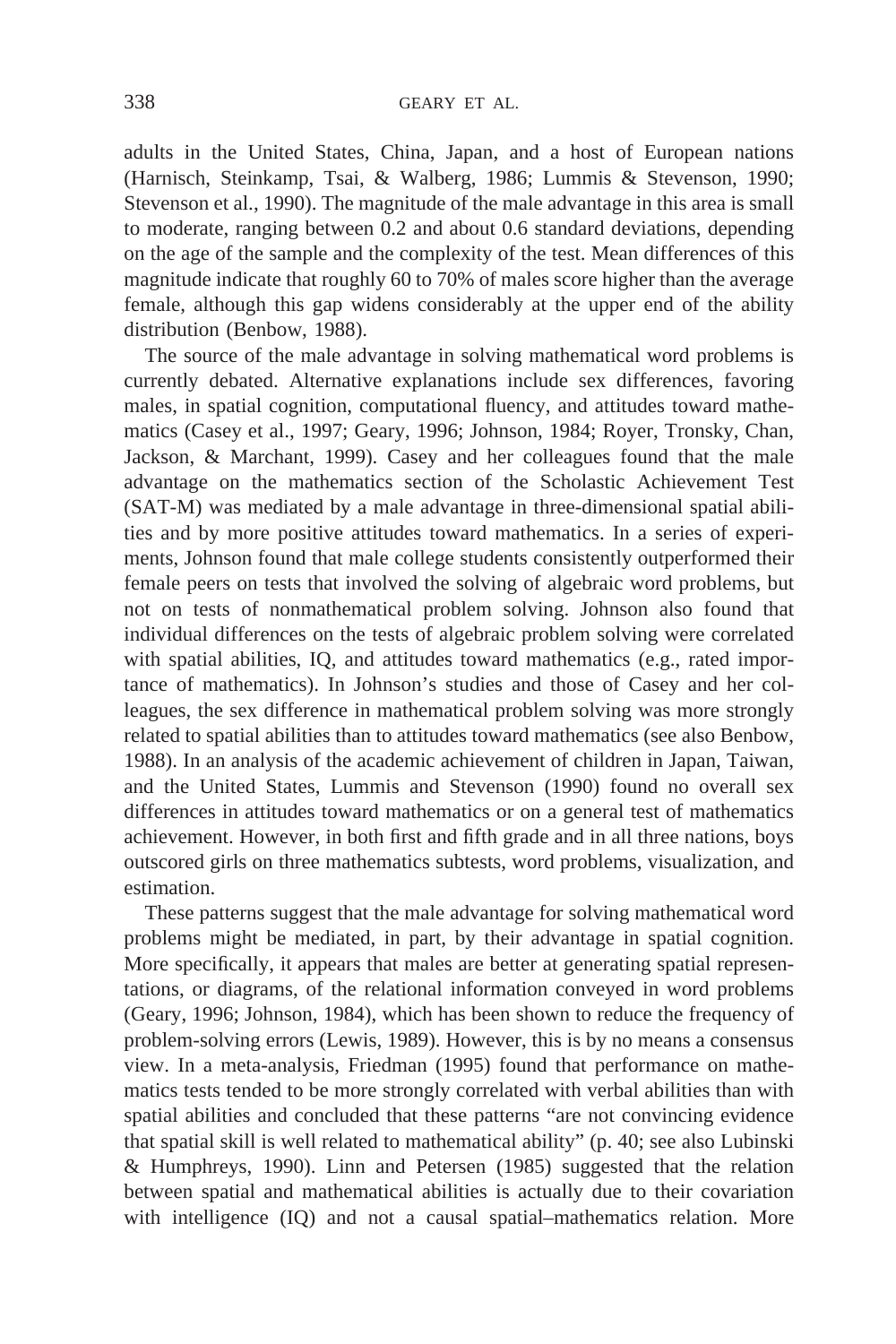recently, Royer and his colleagues argued that the male advantage in mathematics is not related to spatial cognition at all, but rather to a male advantage in computational arithmetic, specifically, in the speed of retrieving arithmetic facts from long-term memory (Royer et al., 1999).

Across a series of nine experiments, Royer and his colleagues showed that speed of solving simple (e.g.,  $4 + 6$ ) and complex (e.g.,  $4 \times 7 \times 3$ ) arithmetic problems was correlated with performance on paper-and-pencil arithmetical computational and arithmetical reasoning (i.e., word problem) tests (Royer et al., 1999; see also Geary & Widaman, 1987, 1992). In fourth through eighth grades there were no sex differences in speed of computational problem solving, but as a group boys were more variable in their performance. At these grade levels, the fastest boys were faster than the fastest girls at basic computations, whereas the slowest boys were slower than the slowest girls. For college students, males were faster, on average, at solving arithmetic problems than were their same-age female peers, and this sex difference appeared to contribute to a male advantage in mathematical problem solving, that is, on tests that required the solving of word problems.

Other studies of elementary-school children suggest no sex difference in overall arithmetical performance, but sex differences in problem-solving approaches are often found (Carr & Jessup, 1997; Carr, Jessup, & Fuller, 1999; Fennema, Carpenter, Jacobs, Franke, & Levi, 1998; but see Siegler, 1988). In these studies, boys used direct retrieval and covert strategies (e.g., mental counting) more often than girls did and girls used finger counting and overt strategies (e.g., blocks) more often than boys did. To assess these differences further, Chinese and American kindergarten through third-grade children's use of finger counting and direct retrieval to solve simple addition problems (e.g.,  $4 + 3$ ) was analyzed using data from several cross-national studies (Geary, Bow-Thomas, Liu, & Siegler, 1996; Geary, Fan, & Bow-Thomas, 1992; see also Geary, 1994). Although the differences were not always statistically significant, in all five samples American girls used finger counting more frequently than did American boys. In third grade, U.S. boys correctly retrieved significantly more addition facts than did U.S. girls ( $p$  < .05). In kindergarten, Chinese boys used finger counting more frequently than Chinese girls did ( $p < .10$ ), and in first grade boys correctly retrieved more addition facts than did girls ( $p < .05$ ), but there were no other sex differences in the Chinese samples.

To determine if similar sex differences might exist in U.S. adults, data on paper-and-pencil test performance, strategy choices, and speed of processing for solving simple and complex subtraction problems were reanalyzed (Geary, Frensch, & Wiley, 1993); the sample included 36 college students (26 female and 10 male) and 36 older (mean age  $= 72$  years; 22 female and 14 male) adults. There were no sex differences in either generation for performance on the paper-and-pencil tests. For the college students, males and females used direct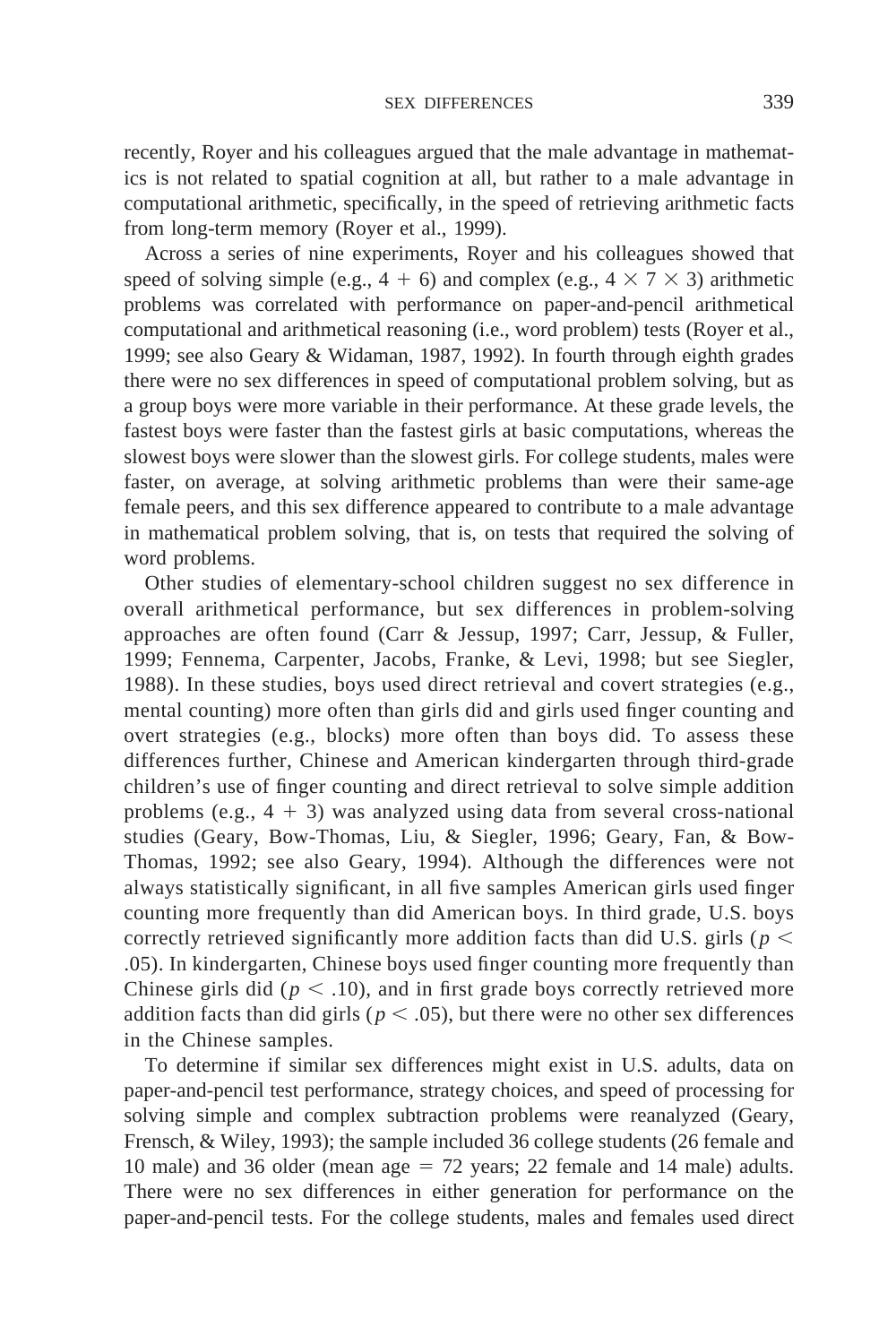retrieval to solve 86 and 66% of the simple subtraction problems, respectively  $(p < .07)$ ; reconstructive strategies, as counting, were used to solve the remaining problems. There was no sex difference in the speed of retrieving subtraction facts from long-term memory, but during the solving of complex problems (e.g., as in  $43 - 8$ ) males executed the borrowing procedure more than twice as quickly (1028 vs 2175 ms,  $p < .09$ ) as females did. However, there were no sex differences in strategy choices or in the speed of processing for the older generation.

The pattern across studies suggests that sex differences might exist in strategic approaches to solving arithmetic problems and in the speed of executing some component processes, although these patterns are most evident for young adults, adolescents, and children in the United States and might not be found in other nations (e.g., China) or for older Americans. Either way, the findings for younger Americans suggests that Royer and his colleagues' results might not simply be due to a male advantage in speed of arithmetic fact retrieval. Rather, their findings may be due to a combination of sex differences in the pattern of strategy choices and in the speed of executing component processes other than retrieval, such as borrowing (Geary, 1999). Whatever the underlying cause, the Royer et al. finding of a male advantage in computational fluency is provocative, as is their suggestion that this sex difference mediates the male advantage on mathematics achievement tests. In fact, the Royer et al. computational fluency hypothesis represents a plausible alternative to the proposal that the male advantage in the ability to solve mathematical word problems is mediated by the sex difference in spatial cognition.

The current study is the first to simultaneously assess the sex difference in the ability to solve arithmetical word problems as potentially related to sex differences in spatial cognition and computational fluency and thus the first to test these competing hypotheses. At the same time, an IQ test was included in the study so that the relation between the sex differences in spatial cognition, computational fluency, and arithmetical reasoning could be assessed after statistically controlling for the covariation between performance in these domains and IQ. In this way, the hypotheses that the male advantage in spatial cognition or computational fluency contributes to their advantage in solving mathematical word problems could be assessed, while statistically controlling for a potential confounding variable, IQ (Linn & Petersen, 1985).

Because Royer et al. (1999) found that the male advantage in computational fluency was most consistently found in young adults, the current sample also consisted of young adults. If the Royer et al. findings are replicated, then follow-up studies with children and adolescents would be warranted, although, in any such studies, the assessment of sex differences in computational fluency should focus on strategy choice and speed of processing differences. This is because sex differences on paper-and-pencil computational tests are not always evident for adolescents and children (Carr & Jessup, 1997; Carr et al., 1999;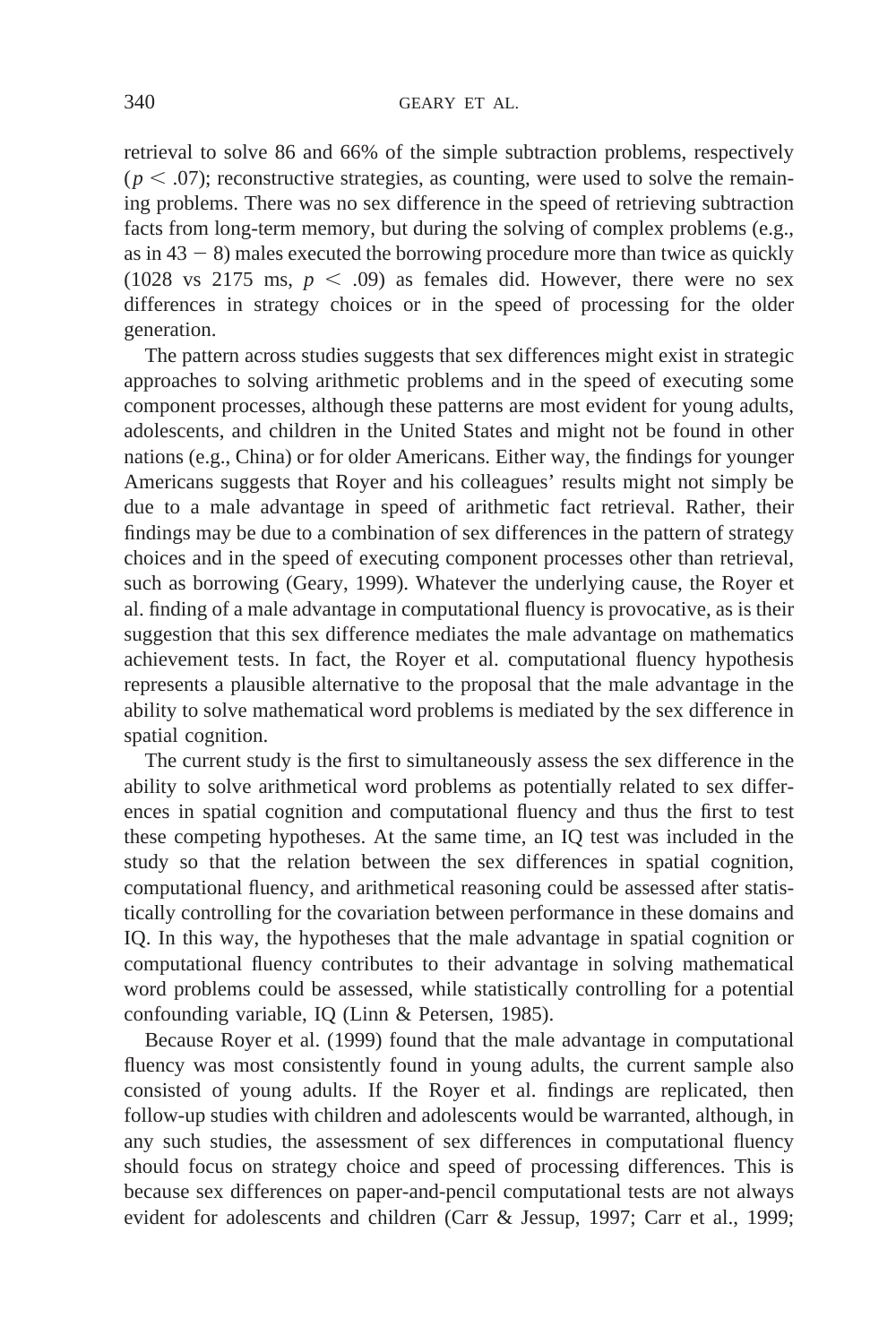Fennema et al., 1998). In any case, before such studies are conducted, an attempt to replicate Royer et al.'s most robust finding seems wise.

# **METHOD**

## *Participants*

The participants were 236 (113 male and 123 female) general psychology students from the University of Missouri at Columbia. The mean age of the males and females was 19.0 ( $SD = 2.0$ ) and 18.5 ( $SD = 2.4$ ) years, respectively, and did not differ significantly,  $F(1, 229) = 2.66, p > .10$ .

#### *Ability Measures*

*Arithmetical computations.* Three tests, each including two forms, were used to assess computational abilities. One of these, the Addition Test, was from the Educational Testing Service (ETS) kit of factor-referenced tests (Ekstrom, French, & Harman, 1976) and other two, Simple Subtraction and Complex Subtraction, were used based on previous research (Geary et al., 1993). Each form of the Addition Test, hereafter Complex Addition (to emphasize that the items were complex, not simple, e.g.,  $4 + \overline{3}$ , problems), allows 2 min to solve as many complex addition problems as possible (e.g.,  $19 + 8 + 27$ ). For each form of the Simple Subtraction (e.g.,  $9 - 5$ ) and Complex Subtraction (e.g.,  $78 - 9$ ) tests, participants were allowed 1 min to solve as many problems as possible. For all tests, the score was the number of items solved correctly across both forms. The reliability of each measure was estimated by means of Cronbach's alpha and were uniformly high; Simple Subtraction (.95), Complex Subtraction (.89), and Complex Addition (.91).

*Arithmetical reasoning.* Both arithmetical reasoning tests—Necessary Arithmetic Operations (NAO) and Arithmetic Aptitude (AA)—were from the ETS kit of factor-referenced tests (Ekstrom et al., 1976). Again, both forms of each test were administered, with 5 min allowed for each form of NAO and 10 min for each form of AA. Both tests include multistep arithmetic word problems, but NAO only requires participants to indicate the order in which arithmetic operations (e.g., multiplication then division) need to be used to solve the problem—no computations are needed. Items for AA require participants to solve multistep word problems. The score was the number of items solved correctly minus a fraction of the number of items solved incorrectly (to control for guessing) across both forms. The reliability estimates, again based on Cronbach's alpha, were .69 for NAO and .77 for AA.

*Mental rotation test.* The MRT requires the mental rotation of geometric figures in three-dimensional space and includes two forms (Shepard & Metzler, 1971; Vandenberg & Kuse, 1978). For each of 10 items on each form, four test figures are compared to a standard figure. Across forms, 40 test figures (2/item) are rotations of the standard figure and 40 are rotated mirror images or rotated images that differ on one or several features from the standard figure. The task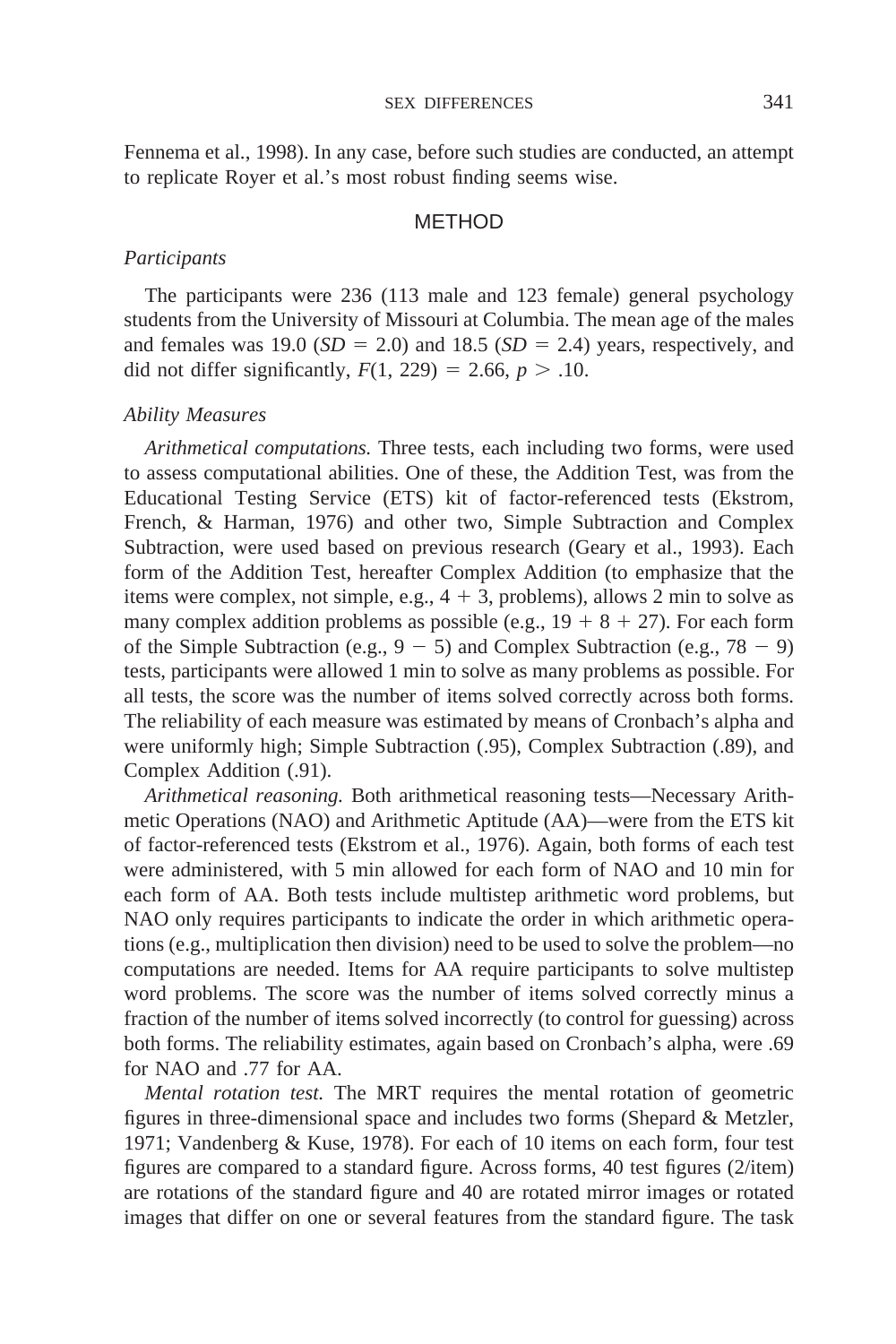#### 342 GEARY ET AL.

|                                  | Males |      | Females          |           |                    |
|----------------------------------|-------|------|------------------|-----------|--------------------|
| <b>Test</b>                      | M     | SD   | $\boldsymbol{M}$ | <i>SD</i> | Effect size<br>(d) |
| Computational tests              |       |      |                  |           |                    |
| Simple subtraction               | 121.8 | 22.1 | 114.9            | 22.6      | .31                |
| Complex subtraction              | 41.6  | 13.9 | 33.2             | 11.4      | .66                |
| Complex addition                 | 37.0  | 10.6 | 36.6             | 7.3       | .04                |
| Reasoning tests                  |       |      |                  |           |                    |
| Necessary Arthrimetic Operations | 16.0  | 5.4  | 14.9             | 5.6       | .20                |
| Arithmetic Aptitude              | 14.9  | 6.6  | 12.4             | 6.1       | .39                |
| <b>Mental Rotation Test</b>      | 18.5  | 9.5  | 12.5             | 7.7       | .70                |
| IQ                               | 114.6 | 11.6 | 113.4            | 12.0      | .10                |

TABLE 1 Mean Test Scores and Effect Sizes

*Note.* The effect size is given by  $d = M$  (males)  $-M$  (females)/.5[*SD* (males) + *SD* (females)], where *M* (males) and *M* (females) are the mean scores of the males and females, respectively, and *SD* (males) and *SD* (females) are the respective standard deviations.

is to identify the test figures that are rotations of the standard figure. Participants were allowed 3 min to compete each form. The score was the number of test figures correctly identified minus the number of test figures incorrectly identified (to correct for guessing); reliability estimate, .70.

*Intelligence.* The Raven's Progressive Matrices served as the measure of general intelligence (Raven, Court, & Raven, 1993). Due to time constraints, the test was started at the item representing an IQ of 80 and participants were given credit for all items up to this level. Participants were then allowed 30 min to complete the remaining items and nearly all did so in the allotted time.

### *Procedure*

All participants were tested in small groups, and all tests were administered in accordance with standardized instructions and in the following order: Simple Subtraction, Complex Subtraction, Complex Addition, NAO, AA, MRT, and the IQ test. Testing sessions lasted about 105 min.

# RESULTS

The results are presented in two sections. The first describes mean sex differences on each of the measures, whereas the second describes structural equation models that assessed potential mediators of the male advantage on the arithmetical reasoning measures.

### *Mean Sex Differences*

As shown in Table 1, males had higher means scores than did females on all of the measures, but these differences were significant for only four tests; Simple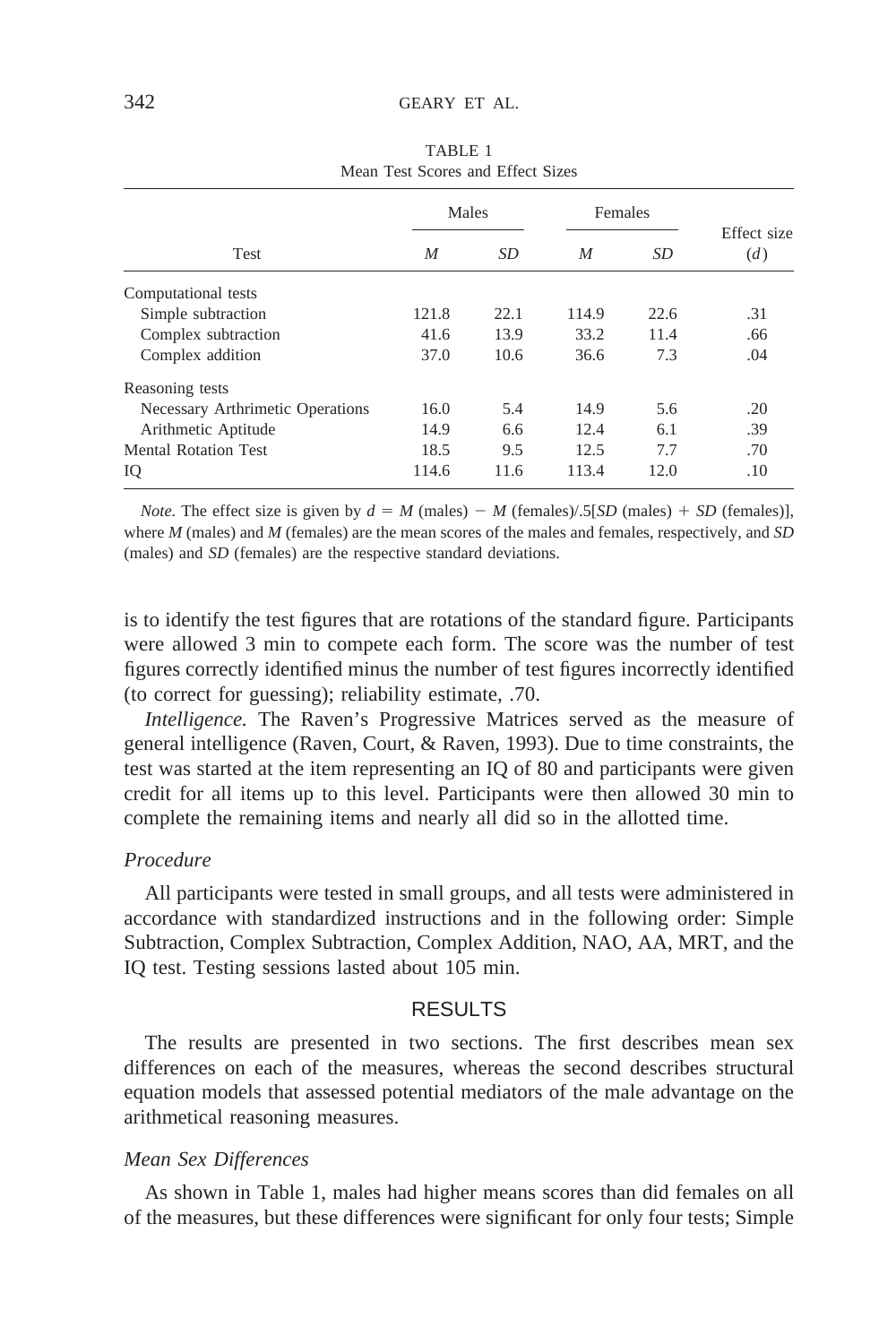#### SEX DIFFERENCES 343

| 3<br>2<br>$\overline{4}$<br>5<br>8<br>6<br>.63<br>.63<br>.58<br>.44<br>.31<br>.33<br>.57<br>.47<br>.62<br>.45<br>.30<br>.34<br>.26<br>.07<br>.11<br>.22<br>.20<br>.07<br>.16<br>.11<br>.54<br>.34<br>.35<br>.25<br>.29<br>.21<br>.14<br>.21<br>.32<br>.02<br>.20<br>.10<br>.34<br>.21<br>.05<br>.15 |  |  |  |  |   |
|-----------------------------------------------------------------------------------------------------------------------------------------------------------------------------------------------------------------------------------------------------------------------------------------------------|--|--|--|--|---|
| 1. Simple subtraction<br>2. Complex subtraction<br>3. Complex addition<br>4. NAO<br>5. AA<br>6. MRT-Form 1<br>7. MRT-Form 2<br>8. IQ<br>9. Sex                                                                                                                                                      |  |  |  |  | 9 |
|                                                                                                                                                                                                                                                                                                     |  |  |  |  |   |
|                                                                                                                                                                                                                                                                                                     |  |  |  |  |   |
|                                                                                                                                                                                                                                                                                                     |  |  |  |  |   |
|                                                                                                                                                                                                                                                                                                     |  |  |  |  |   |
|                                                                                                                                                                                                                                                                                                     |  |  |  |  |   |
|                                                                                                                                                                                                                                                                                                     |  |  |  |  |   |
|                                                                                                                                                                                                                                                                                                     |  |  |  |  |   |
|                                                                                                                                                                                                                                                                                                     |  |  |  |  |   |
|                                                                                                                                                                                                                                                                                                     |  |  |  |  |   |

TABLE 2 Correlations between Observed Variables

*Note*. The structural equation models were estimated using a covariance, not correlational, matrix;  $r \geq .14$ ,  $p < .05$ ;  $r \geq .20$ ,  $p < .01$ ;  $r \geq .25$ ,  $p < .0001$ .

Subtraction,  $F(1, 233) = 5.64$ ,  $p < .05$ ; Complex Subtraction,  $F(1, 233) = 25.97$ ,  $p < .0001$ ; AA,  $F(1, 234) = 9.49$ ,  $p < .005$ ; and MRT,  $F(1, 234) = 28.14$ ,  $p <$ .0001. The fifth column in Table 1 shows the mean differences in terms of effect size (*d*); that is, the difference between the male and female means divided by the mean of the two respective standard deviations (Cohen, 1988). The effect sizes ranged from .04 for Complex Addition to .70 for the MRT.

#### *Structural Models*

Structural equation models were used to assess the relations among the variables listed in Table 1 and to test substantive hypotheses. All models were based on covariance matrixes and were estimated by means of LISREL 8 (Jöreskog  $&$  Sörbom, 1996). The first section describes structural models that assessed the pattern of sex differences, whereas the second describes within-sex relations for the final structural model described in the first section.

*Sex differences analyses.* First, a null model hypothesizing no common factors or latent variables was estimated for the covariance matrix; the corresponding correlation matrix is shown in Table 2. The goodness-of-fit of the null and subsequent models was evaluated by the goodness-of-fit index (GFI) and the normed-fit index (NFI, not available for the null model; Bentler & Bonett, 1980; Jöreskog & Sörbom, 1996). Values greater than .90 are typically considered acceptable; that is, they indicate that the model provides an acceptable representation of the covariation among the observed measures. The very low GFI value (.48) shown in Table 3 indicates that the null model was clearly rejectable.

Model 1, the measurement model, involved the estimation of five latent variables and their associated covariances, Arithmetical Computations, Arithmetical Reasoning, Spatial Cognition, IQ, and Sex. These relations are represented in Fig. 1. The first latent variable—Arithmetical Computations—was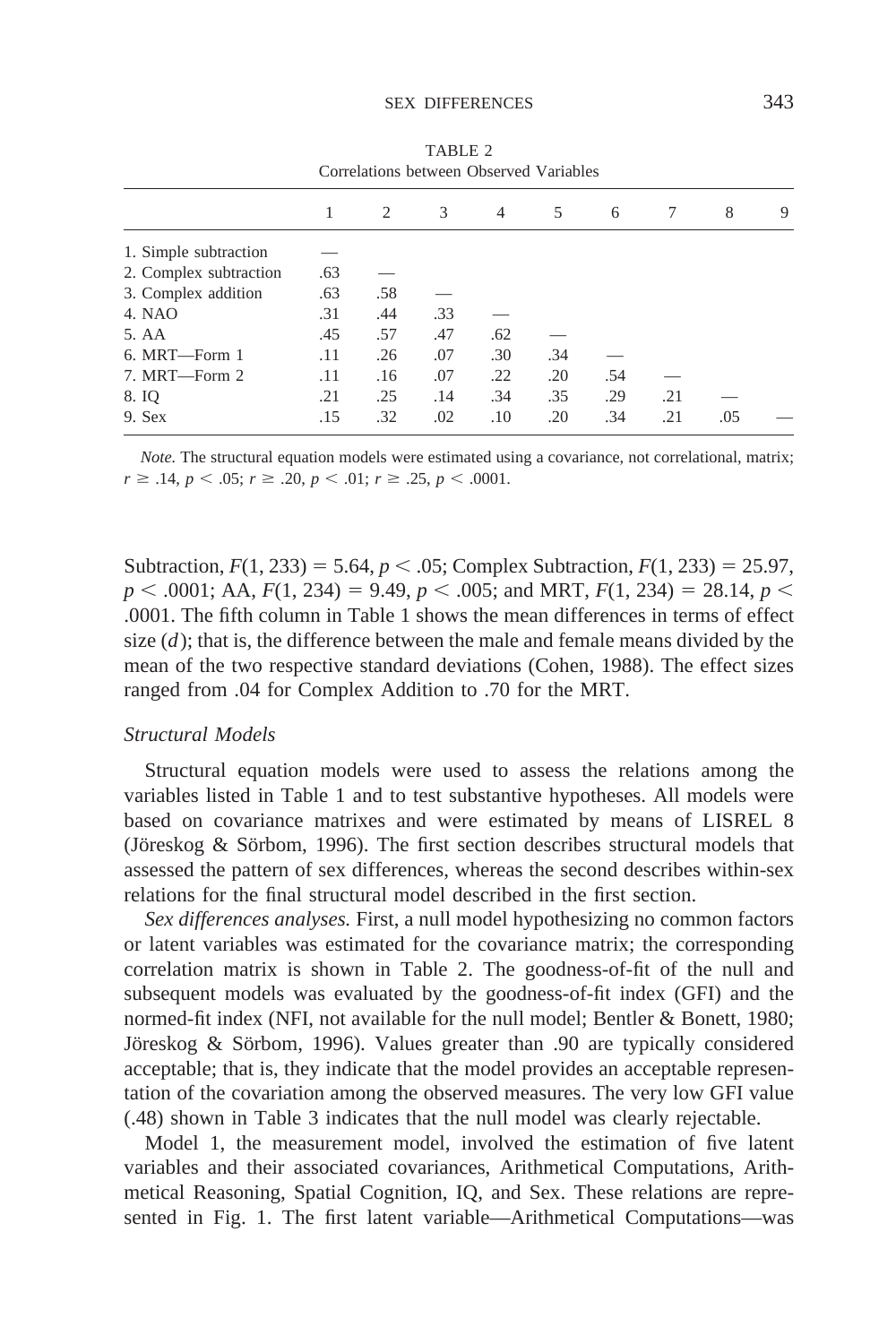| Model                                    | df |        | <b>GFI</b> | NFI |
|------------------------------------------|----|--------|------------|-----|
| Overall fit of nested models             |    |        |            |     |
| <b>Null</b>                              | 36 | 869.43 | .48        |     |
| Model 1: Measurement model               | 21 | 82.71  | .93        | .90 |
| Model 2: Fix factor covariances to 0 and |    |        |            |     |
| paths from Sex to AC, AR, and SC         | 28 | 249.94 | .81        | .71 |
| Model 3: Paths from IQ to AC, AR, and SC | 25 | 151.77 | .89        | .83 |
| Model 4: Path from SC to AR              | 24 | 148.46 | .89        | .83 |
| Model 5: Drop path from Sex to AR        | 25 | 149.31 | .89        | .83 |
| Model 6: Path from AC to AR              | 24 | 84.06  | .93        | .90 |
|                                          |    |        |            |     |

TABLE 3 Goodness-of-Fit Indexes for Nested Structural Equation Models

*Note.* GFI = Goodness of Fit Index; NFI = Normed Fit Index;  $AC =$  Arthrimetical Computations;  $AR =$  Arthmetical Reasoning;  $SC =$  Spatial Cognition.

defined by the three computational tests, while the Arithmetical Reasoning latent variable was defined by the NAO and AA tests. The Spatial Cognition latent variable was defined by the two forms of the MRT test, and the IQ and Sex latent variables were defined by the IQ and sex (coded 1 for males and 0 for females) variables, respectively. To improve the empirical identification of the model, the two factor loadings defining the Arithmetical Reasoning and the Spatial Cognition latent variables were constrained to equality. Without such an equality constraint, the single covariance between the two variables defining each of these constructs would be used to estimate two factor loadings. Although such factor loadings can be mathematically identified, the values of unconstrained loadings are often unstable (Jöreskog & Sörbom, 1996). Finally, the unique variances for the IQ and sex variables were fixed at .01 and all latent variable variances were fixed at 1.0, to mathematically identify the model. The estimation of Model 1 resulted in a significant improvement in model fit, relative to the null model,  $\Delta$  $\chi^2(15) = 786.72$ ,  $p < .001$ , and yielded acceptable GFI (.93) and NFI (.90) values, as shown in Table 3.

In order to test hypothesized relations among the latent variables, Model 2 involved fixing the 10 covariances among the latent variables at 0 and then estimating directed paths from Sex to the Arithmetical Computations, Arithmetical Reasoning, and Spatial Cognition latent variables, as shown in Fig. 1. A path from Sex to IQ was not estimated because there was no sex difference on the IQ test. The estimation of these three directed paths enabled a test of whether there were significant sex differences for these latent constructs; for instance, a sex difference on the variance common to the NAO and AA tests. In keeping with the mean sex differences described above, the standardized coefficients for all of the directed paths were significant ( $p<sub>5</sub>$ , 05) and positive in value (indicating a male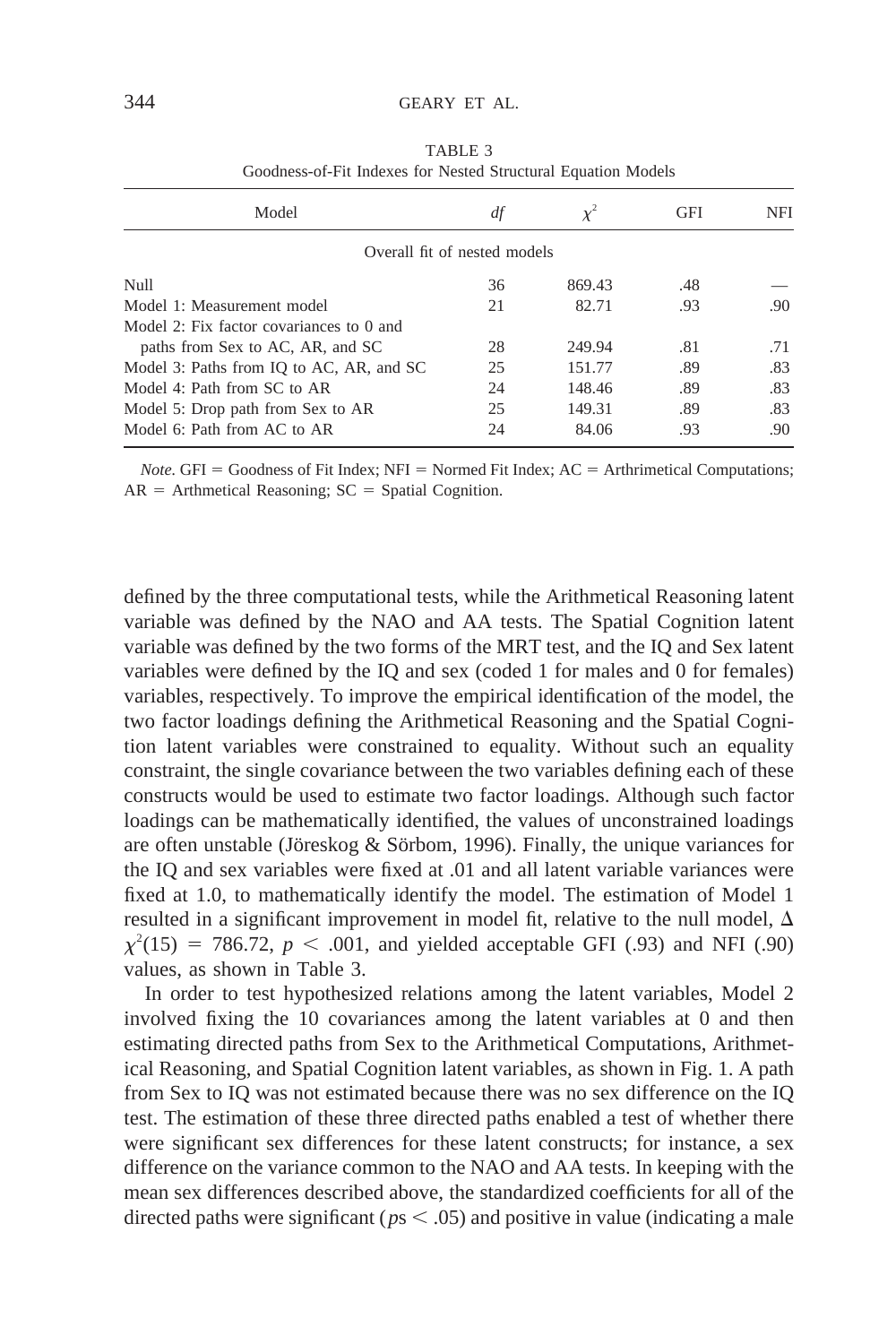#### Model 1

Model 2

Model 4







**AC** 

SEX







**FIG. 1.** Patterns of structural relations estimated in Model 1 through Model 6;  $SC = Spatial$ Cognition;  $AC =$  Arithmetical Computations;  $AR =$  Arithmetical Reasoning. See text and Table 3 for corresponding descriptions.

advantage);  $\beta$ s = .49, .18, and .23 for the respective directed paths from Sex to Spatial Cognition, Arithmetical Reasoning, and Arithmetical Computations. However, the specification of Model 2 resulted in a worsening of model fit,  $\Delta$  $\chi^2(7) = 167.23, p < .001$ , and unacceptable GFI (.81) and NFI (.71) values. The worsening of model fit indicates significant and unestimated covariation among the latent variables.

To improve the level of model fit and to test substantive hypotheses, a series of additional directed paths were estimated. For Model 3, directed paths from IQ to the Arithmetical Computations, Arithmetical Reasoning, and Spatial Cognition latent variables were estimated, as shown in Fig. 1. The estimation of these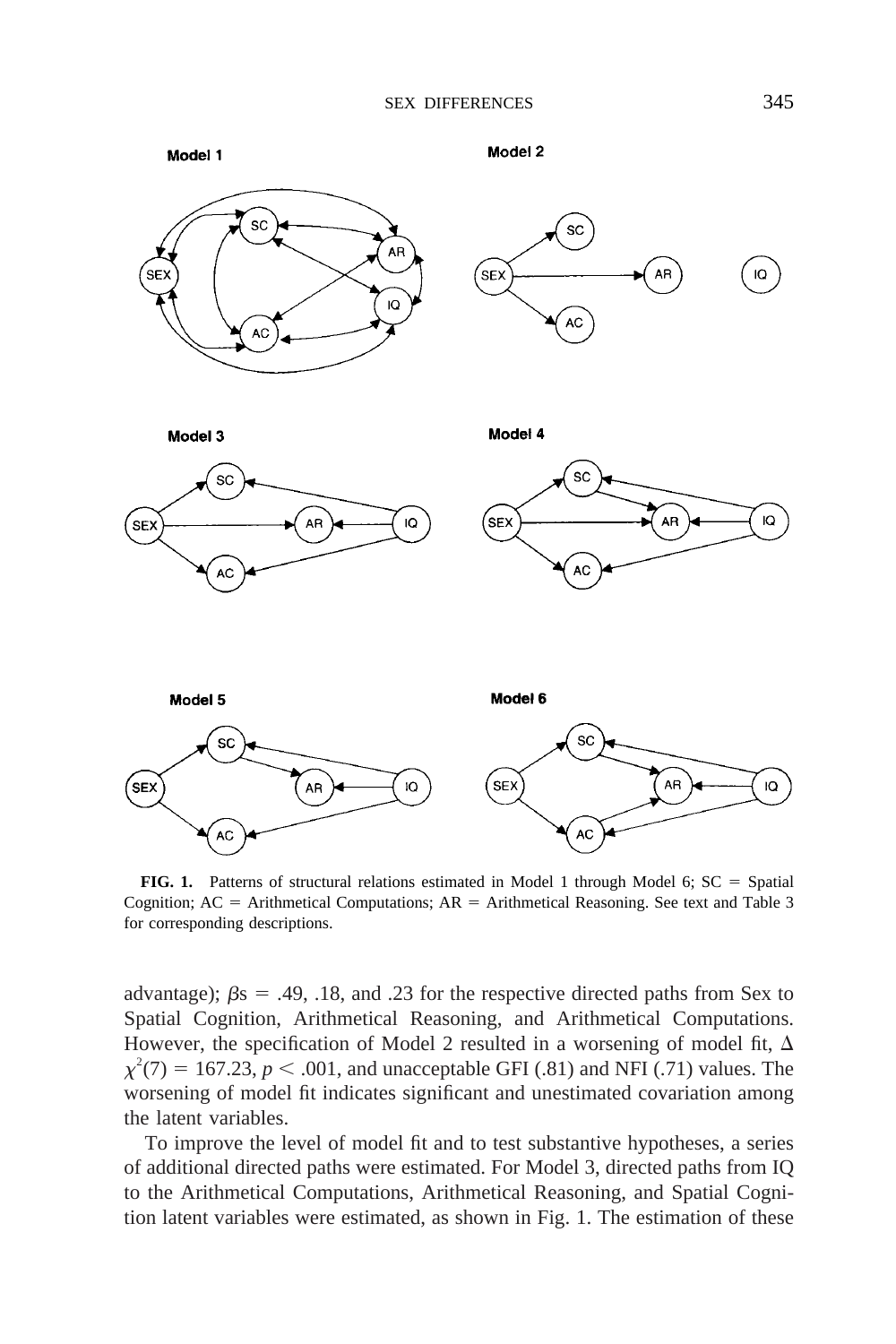paths statistically removed the covariance between IQ and these ability domains from the estimation of the theoretically more substantive relations tested in subsequent models. The resulting model yielded a significant improvement in model fit,  $\Delta \chi^2(3) = 98.17$ ,  $p < .001$ , and improved GFI (.89) and NFI (.83) values. Each of the standardized path coefficients was positive in value indicating higher IQ scores were associated with better performance in each of the three ability domains (Jensen, 1998)—and differed significantly from 0  $(ps < .05).$ 

As shown in Fig. 1, model 4 involved the estimation of a directed path from the Spatial Cognition latent variable to the Arithmetical Reasoning latent variable, based on the hypothesis that spatial abilities contribute to individual differences in the ability to solve mathematical word problems (Geary, 1996; Johnson, 1984; Lewis, 1989). The estimation of Model 4 resulted in a marginally significant improvement in model fit,  $\Delta \chi^2(1) = 3.31, p < .08$ . The directed path from Sex to the Arithmetical Reasoning latent variable dropped to nonsignificance  $(\beta = .08, t < 1, p > .25)$ , whereas the path from the Spatial Cognition latent variable to the Arithmetical Reasoning latent variable was marginally significant ( $\beta$  = .16, *t* = 1.85, *p* < .08); GFI = .89, NFI = .83. A follow-up model, Model 4a, yielded a nonsignificant directed path from the Spatial Cognition latent variable to the Arithmetical Computations latent variable ( $\beta$  =  $-0.01, t \le 1, p > 0.25$ , indicating that the relation between spatial abilities and arithmetical abilities is specific to word problems.

Based on the nonsignificant directed path from Sex to the Arithmetical Reasoning latent variable in Model 4, this path was dropped and the model reestimated, resulting in Model 5 (see Fig. 1). Model 5 yielded a nonsignificant change in model fit, relative to Model 4,  $\Delta \chi^2(1)$  < 1,  $p > .50$ , and the directed path from the Spatial Cognition latent variable to the Arithmetical Reasoning latent variable now reached conventional significance levels ( $\beta = .21$ ,  $t = 2.8$ ,  $p < .05$ ). Model 6 is also shown in Fig. 1 and involved the estimation of a path from the Arithmetical Computations latent variable to the Arithmetical Reasoning latent variable. This path was estimated based on the finding that speed of executing basic arithmetical operations (e.g., fact retrieval) contributes to performance on arithmetical reasoning tests (Geary & Widaman, 1992) and to test the Royer et al. (1999) hypothesis. Model 6 resulted in a significant improvement in model fit, relative to Model 5,  $\Delta \chi^2(1) = 65.3$ ,  $p < .001$ , and acceptable GFI (.93) and NFI (.90) values. Equally important, the level of statistical fit comparing Model 6 to Model 1 was nonsignificant,  $\Delta \chi^2(3) = 1.35$ ,  $p > .50$ , indicating that the estimated directed paths adequately captured all of the covariances among the latent variables.

The coefficients for all of these directed paths differed significantly from 0  $(ps > .05)$  and are shown in Fig. 2; the associated standardized factor loadings and unique variances are shown in Table 4. The paths show a positive relation between IQ scores and performance in each of the three ability domains and that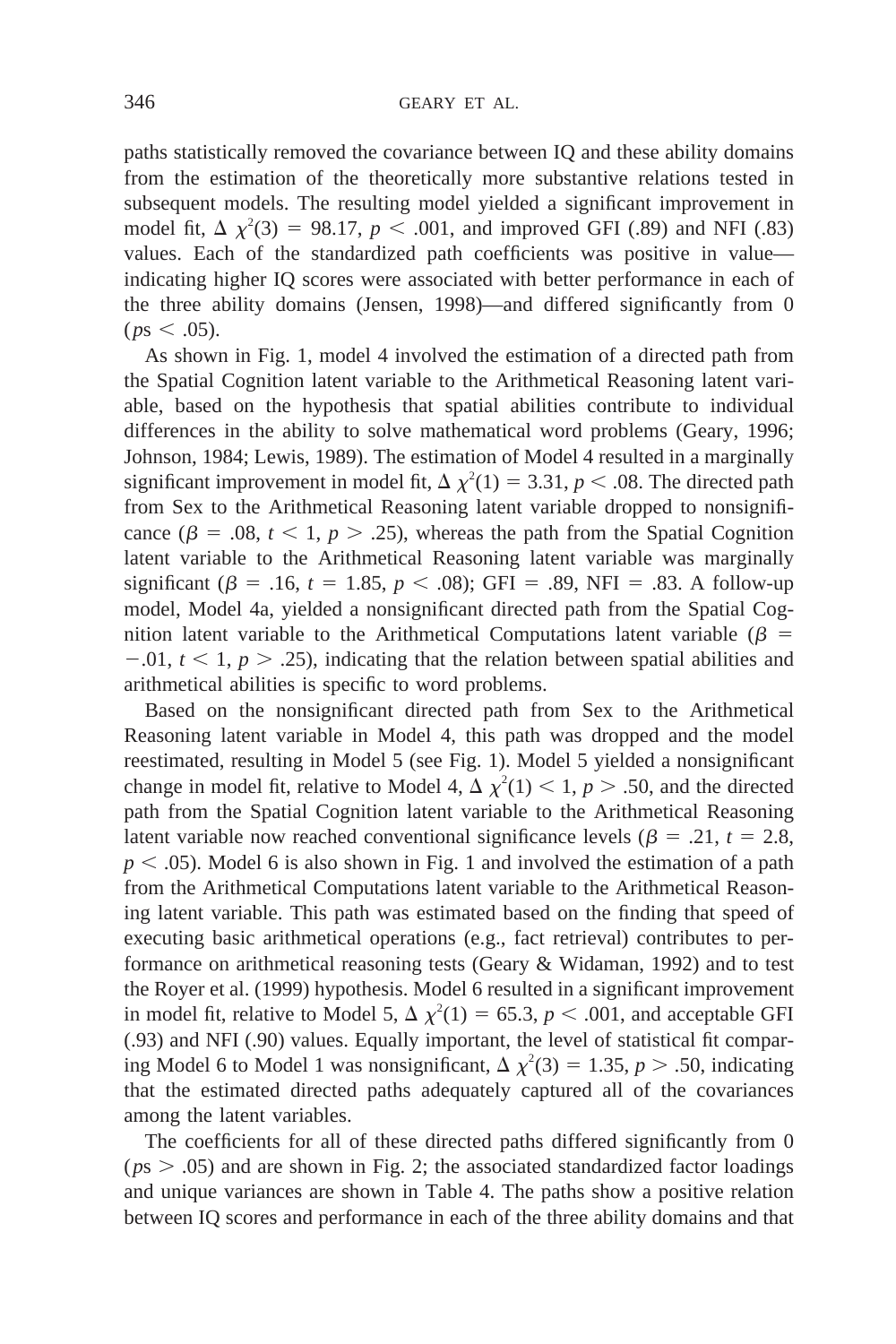

**FIG. 2.** Standardized estimates from Model 6 of the relations among the latent variables; the parenthetical values are standard errors.

individual differences in arithmetical reasoning are also related to individual differences in computational fluency and spatial abilities. The sex difference in spatial abilities and computational fluency remained significant and favored males. The paths also indicate the male advantage in arithmetical reasoning is mediated by the male advantage in spatial and computational abilities. The product (e.g., .23  $\times$  .61) of the indirect paths from Sex to the Arithmetical Reasoning latent variable provides estimates of the relative strength of these two mediators and indicates computational fluency is the stronger of the two mediators.

Finally, to test if sex might now show a direct relation to performance on the arithmetical reasoning tests, Model 6a was estimated. In this model, all of the paths shown in Fig. 2 were retained and the directed path from Sex to the Arithmetical Reasoning latent variable was reestimated. The results showed a nonsignificant,  $\Delta \chi^2(1) = 0.59, p > .50$ , change in model fit. Moreover, the path coefficient from sex to arithmetical reasoning was nonsignificant ( $\beta = -0.06$ ,  $t <$  $1, p > .10$ ), and all of the directed paths shown in Fig. 2 remained significant  $(ps < .05)$  and did not differ significantly in value comparing Model 6 and Model 6a ( $ps > .10$ ). The results provide additional support for the position that the estimation of a direct relation between sex and performance on the arithmetical reasoning tests is not necessary once the indirect relations shown in Fig. 2 are estimated.

*Within-sex analyses.* To determine if the same pattern of structural relations was evident within sex, Model 6 was separately fitted to covariance matrixes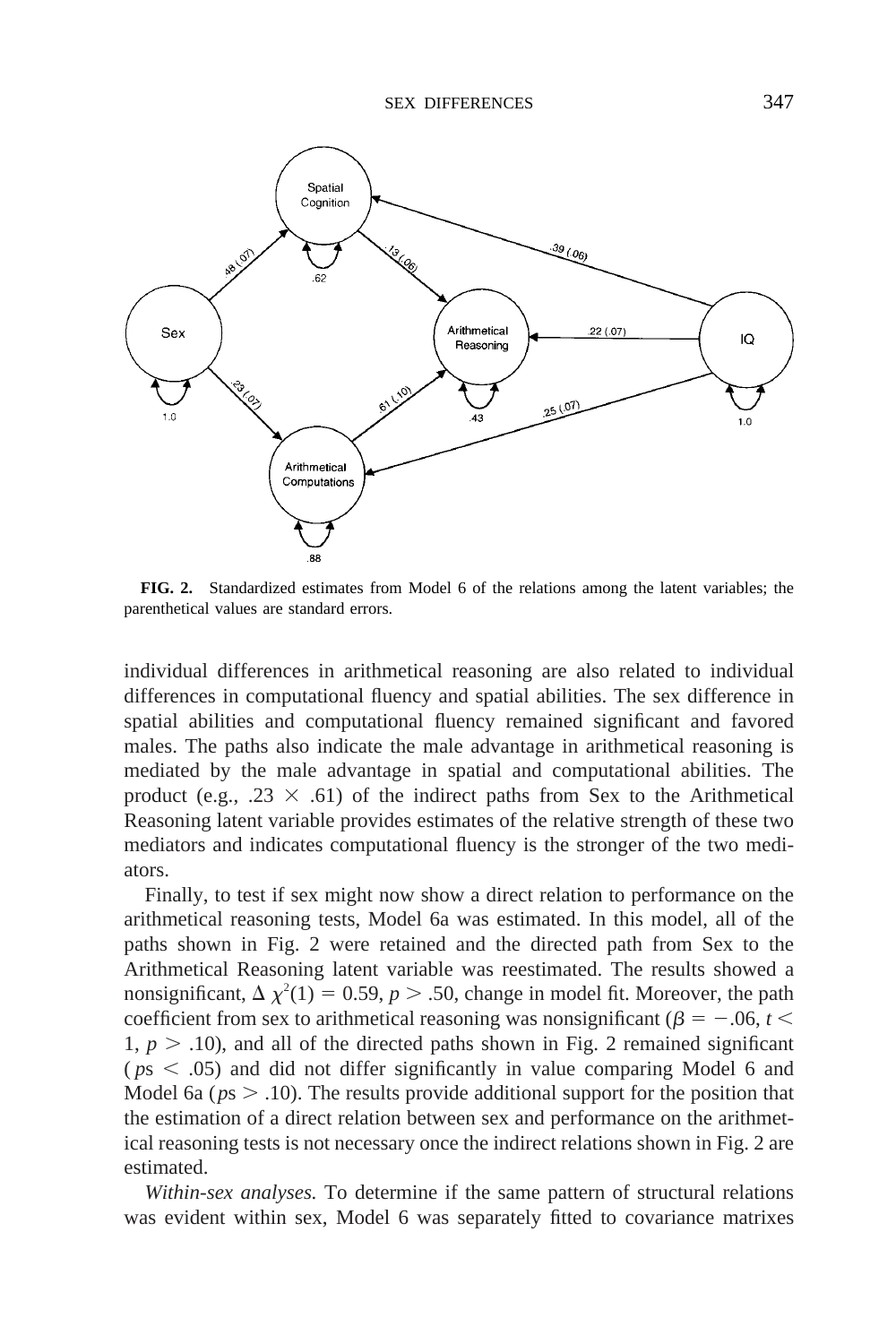|                     |                              | Latent variables          |                      |     |            |                  |
|---------------------|------------------------------|---------------------------|----------------------|-----|------------|------------------|
| Observed measures   | Arithmetical<br>computations | Arithmetical<br>reasoning | Spatial<br>cognition | IQ  | <b>Sex</b> | Unique<br>factor |
| Simple subtraction  | .76                          |                           |                      |     |            | .42              |
| Complex subtraction | .81                          |                           |                      |     |            | .34              |
| Complex addition    | .71                          |                           |                      |     |            | .50              |
| <b>NAO</b>          |                              | .65                       |                      |     |            | .58              |
| AA                  |                              | .62                       |                      |     |            | .62              |
| MRT Form 1          |                              |                           | .62                  |     |            | .62              |
| MRT Form 2          |                              |                           | .99                  |     |            | .02              |
| IQ                  |                              |                           |                      | .99 |            | .02              |
| Sex                 |                              |                           |                      |     | .98        | .04              |

TABLE 4 Standardized Estimates from Structural Equation Model 6

*Note.* All reported factor loading greater than  $.04$  are significantly higher than 0 ( $p_s < .001$ ) and all nonreported loadings were fixed at 0. The unique variances for IQ and Sex were fixed at .01 in the covariance metric; the reported values are the associated standardized estimates. The two loadings defining the Arithmetical Reasoning and Spatial Cognition latent variables were forced to equality in the covariance metric, but different unique variances resulted in different standardized loadings.

derived from the male and female samples. The associated models yielded GFI values of .90 and .93 for the male and female samples, respectively, and respective NFI values of .86 and .92. The standardized path coefficients are shown in Fig. 3 (males/females) and all of these differed significantly ( $p_s < .05$ ) or marginally significantly ( $ps < .10$ ) from zero.<sup>1</sup> With one exception, the standardized path coefficients did not differ in value across the male and female samples ( $ps > .10$ ). The one exception was a much stronger relation between IQ and Spatial Cognition in the female sample ( $\beta$  = .58) than in the male sample  $(\beta = .27; t = 3.1, p < .05).$ 

# **DISCUSSION**

The study focused on the source of the male advantage in the solving of arithmetical word problems, specifically, sex differences in spatial abilities and computational fluency (Casey et al., 1995, 1997; Geary, 1996; Royer et al., 1999). A corollary hypothesis, of course, is that spatial abilities contribute to the ability to solve mathematical word problems, an assumption that has been repeatedly questioned (Friedman, 1995; Linn & Petersen, 1985; Lubinski &

<sup>&</sup>lt;sup>1</sup> All path coefficients were significantly different from 0 ( $p_s < .05$ ), except for the following, which were marginally significant ( $p< .10$ ); the path from the Spatial Cognition latent variable to the Arithmetical Reasoning latent variable in both samples and the path from IQ to the Arithmetical Reasoning latent variable in the female sample. The probability of finding two marginally significant path coefficients from the Spatial Cognition latent variable to the Arithmetical Reasoning latent variable, if such a relation did not exist, is less than .01.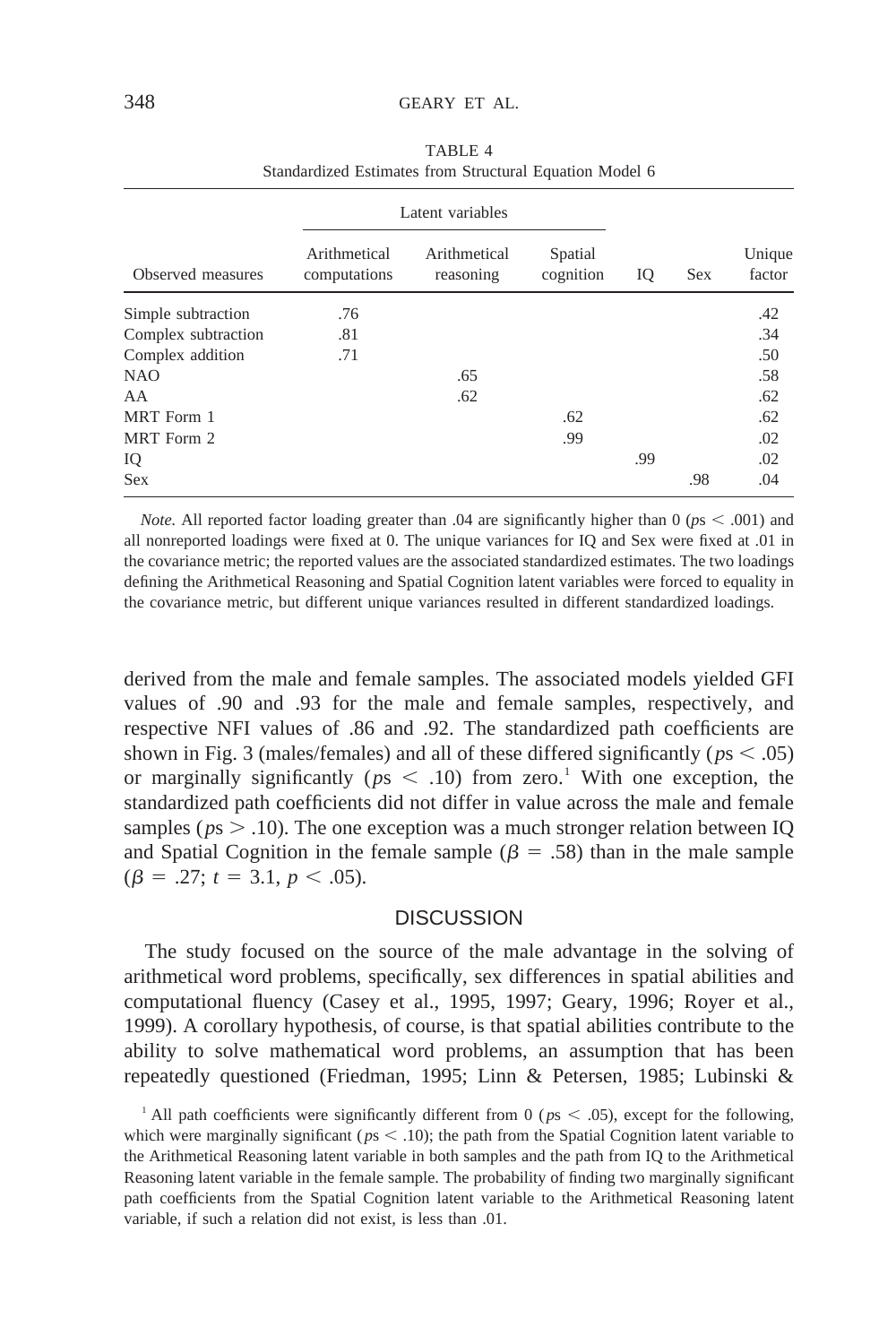

**FIG. 3.** Standardized estimates from Model 6 of the relations among the latent variables estimated separately for males and females (males/females); the parenthetical values are standard errors.

Humphreys, 1990; Royer et al., 1999). It has been suggested, for instance, that the correlation between spatial and mathematical abilities does not reflect a causal relationship but rather the common influence of intelligence on both spatial and mathematical abilities. By simultaneously estimating paths from IQ to the Spatial Cognition and Arithmetical Reasoning latent variables, the influence of IQ on spatial and arithmetical reasoning abilities was statistically controlled. With IQ controlled, a significant directed path from the Spatial Cognition latent variable to the Arithmetical Reasoning latent variable was found, suggesting that the correlation between spatial and mathematical abilities is not simply due to the common influence of IQ (see Geary, 1996). However, the results leave the question of whether verbal abilities contribute to the solving of mathematical word problems unanswered, a question that will need to be pursued in future studies (Friedman, 1995).

The magnitude of the relation between spatial abilities and skill at solving arithmetical word problems was somewhat smaller than that found in studies of the relation between spatial abilities and performance on the SAT-M and on algebraic word problems (Casey et al., 1997; Johnson, 1984). In the current study, the path coefficients from spatial cognition to arithmetical reasoning ranged from .13 to .19. The coefficient, based on a path analysis, between spatial abilities and SAT-M performance was .23 in the Casey et al. (1995) study and the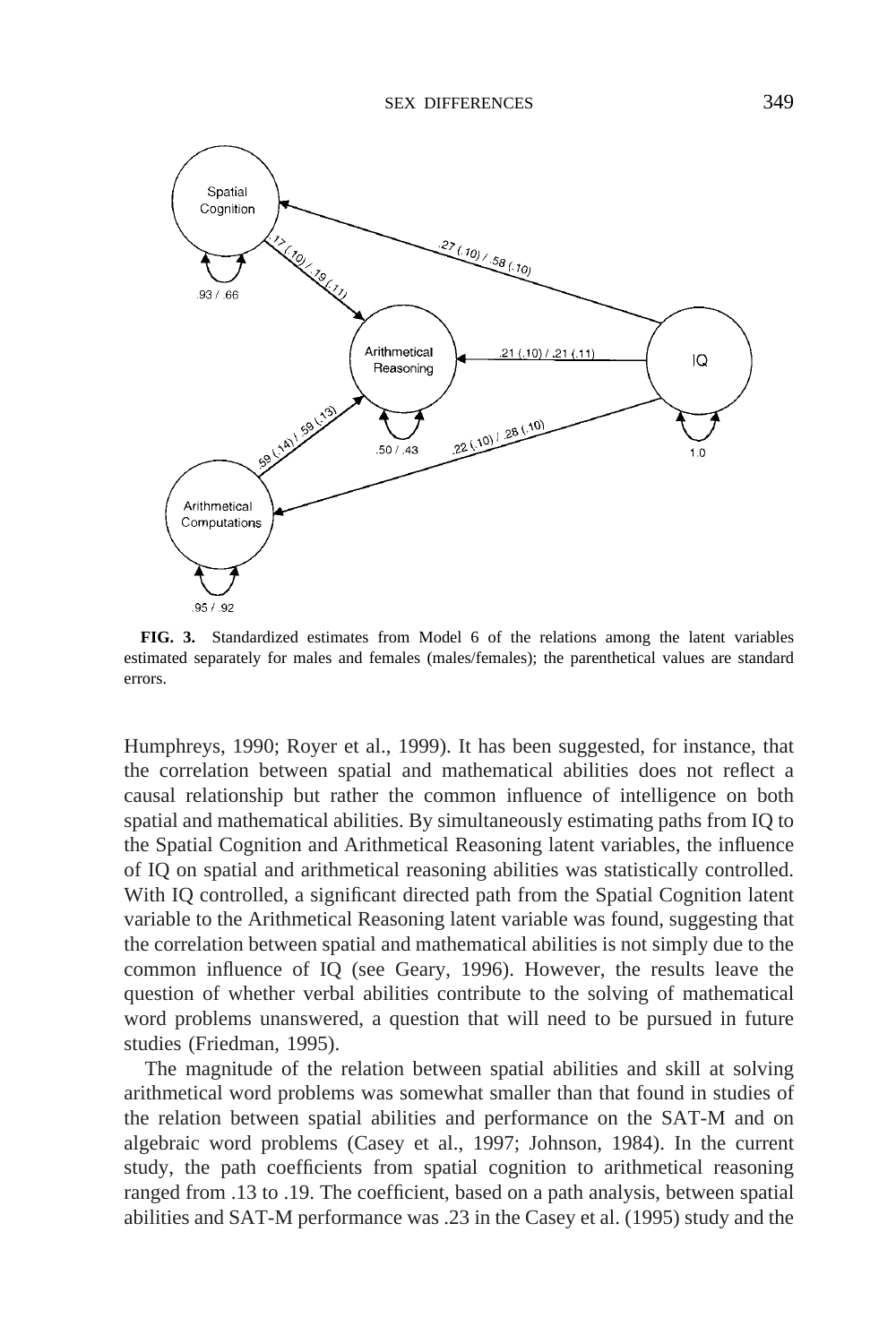partial correlation (controlling for SAT-M performance) between spatial abilities and algebraic problem solving was .29 in Johnson's (1984) study. Differences across studies are likely to reflect differences in the types of items used to assess mathematical problem solving, as it appears that the relation between spatial abilities and mathematical problem solving abilities varies from one word problem to another (Johnson, 1984). Presumably word problems differ in the extent to which spatial representations will facilitate performance (i.e., reduce problem solving errors) and in the ease with which the quantitative relations conveyed in the problems can be translated into spatial representations (Geary, 1996; Lewis, 1989).

The use of structural equation modeling to assess sex differences has an important advantage over the assessment of mean differences on single tests. By defining latent constructs with multiple measures, the influence of error variance associated with individual measures is reduced (Jöreskog  $&$  Sörbom, 1996). For instance, the path from Sex to the Arithmetical Reasoning latent variable provides an estimate of the magnitude of the sex difference in variance common to both arithmetical reasoning tests. The associate path coefficient, in turn, should provide a more reliable estimate of the sex difference in arithmetical reasoning abilities than will performance on any single test. The use of this method revealed sex differences, favoring males, for performance on the MRT and on the tests of arithmetical reasoning and arithmetical computations, but not for the IQ test. The latter finding is in keeping with Jensen's (1998) and Geary's (1998) conclusions, based on reviews of the literature, that there are no mean sex differences in general intelligence (but see Rushton & Ankney, 1996). The magnitude of the male advantage on the MRT was in the range found in previous studies (Geary, 1998; Linn & Petersen, 1985; Voyer, Voyer, & Bryden, 1995), as was the male advantage on the arithmetical reasoning tests (Geary, 1996; Johnson, 1984; Lummis & Stevenson, 1990).

The male advantage on the computational tests is consistent with the results of Royer et al. (1999) as well as with other recent studies. In these studies, sex differences, favoring males, have been found for children's and young adults' strategic approaches to solving arithmetic problems and in the speed of executing some of the underlying component processes (Carr & Jessup, 1997; Carr et al., 1999; Fennema et al., 1998; Geary et al., 1993). The results are, however, inconsistent with Hyde et al.'s (1990) meta-analytic finding of no sex difference in computational abilities for 15- to 18-year-olds and a female advantage through early adolescence. The current results are also inconsistent with the earlier described finding of no consistent sex differences in strategic approaches for solving arithmetic problems or in the speed of processing for older Americans or Chinese children. The reason for the discrepancy between these patterns, the current results, and those of Royer et al. and others are unclear, but might involve sampling issues or cohort effects. At all ages, the cognitive performance of males, including performance on computational tests, is often more variable than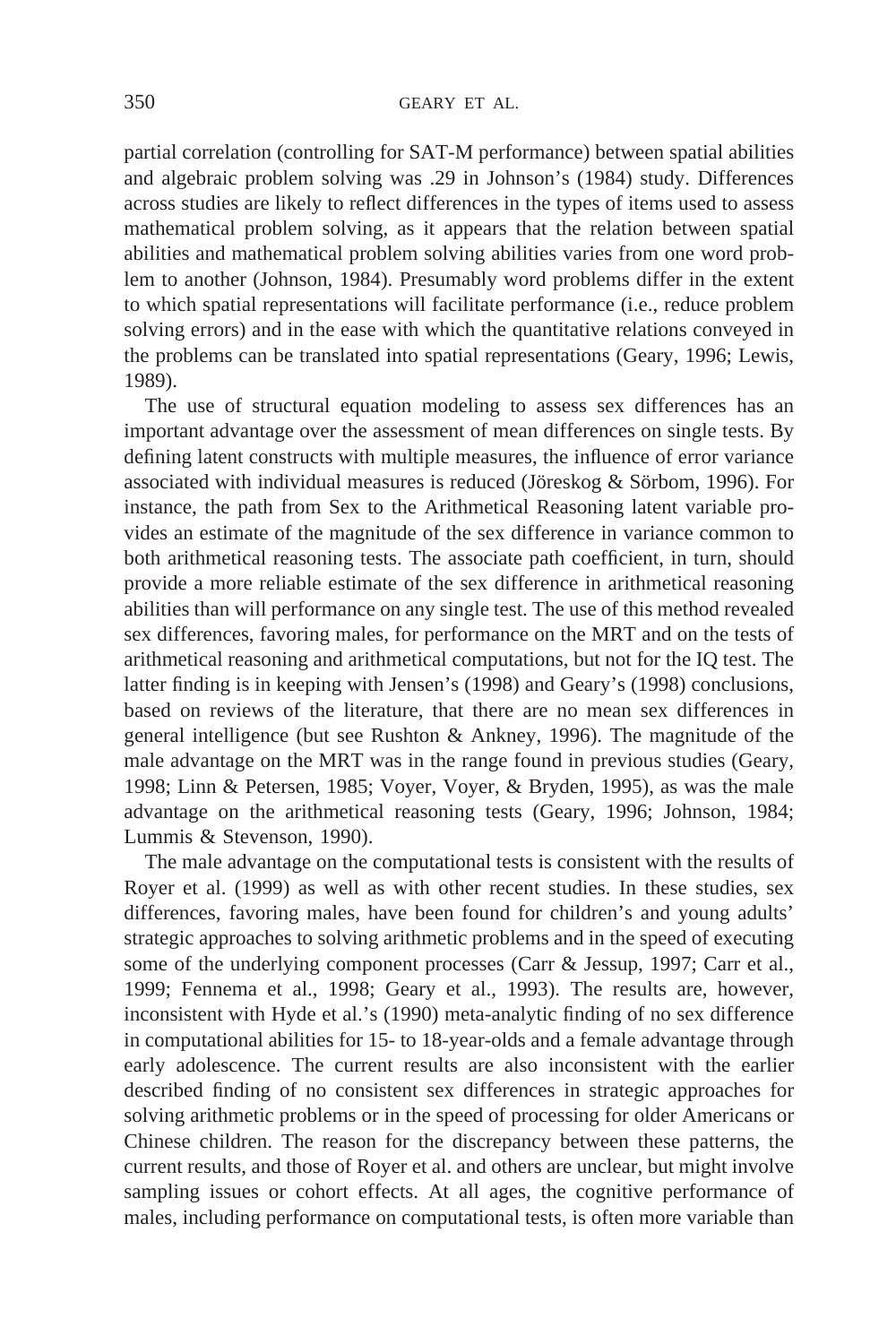that of females, with more males at the higher and lower end of the ability distributions (Geary, 1998; Willingham & Cole, 1997). One result would be a sex difference, favoring males, for high ability samples, and this possibility cannot be ruled out for the current sample. Another possibility is that the male advantage in computational abilities has emerged recently in the United States and thus would not have been found in the studies reviewed by Hyde et al. or in samples of older American adults or Chinese children.

In any case, the structural relations shown in Fig. 2 are consistent with the position that the male advantage in spatial cognition contributes to the male advantage in mathematical problem solving (Casey et al., 1997; Geary, 1996; Johnson, 1984). Once the path from the Spatial Cognition latent variable to the Arithmetical Reasoning latent variable was estimated, the path from Sex to the Arithmetical Reasoning latent variable was no longer significant. In other words, an indirect relation between sex and arithmetical reasoning, mediated by spatial abilities, provided a better fit to the data than did modeling a direct relation between sex and arithmetical reasoning. At the same time, the results are also consistent with those of Royer et al. (1999); that is, that a male advantage in computational fluency contributes to the male advantage in mathematical achievement. In fact, the structural relations shown in Fig. 2 suggest that the male advantage in arithmetical reasoning is mediated by sex differences, favoring males, in both spatial cognition and computational fluency. The latter was the stronger of these two mediators, but this result might be due to the arithmetical content of the word problems used in this study. It is possible that spatial abilities will be a stronger mediator than computational abilities for reasoning tests that include word problems that are less heavily dependent on arithmetic abilities (Johnson, 1984), but, again, this is a yet-to-be-tested hypothesis.

The last issue to be addressed is the finding that the relation between IQ and performance on the MRT was stronger in females than in males. The pattern suggests that the MRT is a more difficult test for females than for males, in keeping with the mean sex difference and the finding that the magnitude of the correlation between IQ and tests of cognitive ability increases with increases in the difficulty of the cognitive test (Jensen, 1998; Linn & Petersen, 1985; Voyer et al., 1995). If replicated, the pattern might also be interpreted as suggesting that the male advantage in three-dimensional spatial abilities reflects a fundamental sex difference (see Geary, 1998, for further discussion). In other words, most males, regardless of their IQ level, develop relatively—in comparison to the average female—good three-dimensional spatial abilities, whereas the development of the same level of competency might require higher levels of intelligence in females. If so, then this would suggest that complex three-dimensional spatial competencies may reflect more of a learned skill for many females, but a more inherent skill for most males.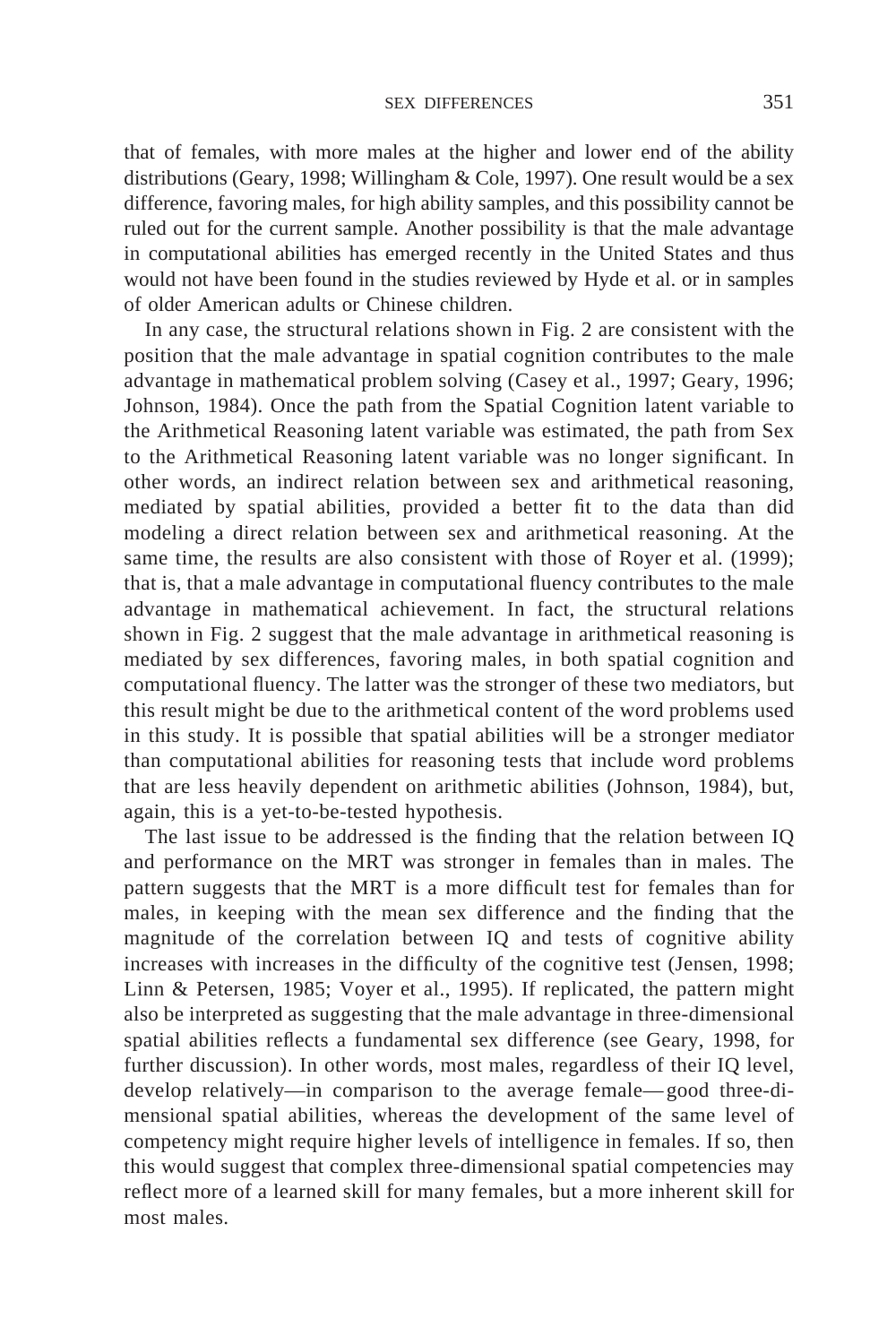#### **REFERENCES**

- Benbow, C. P. (1988). Sex differences in mathematical reasoning ability in intellectually talented preadolescents: Their nature, effects, and possible causes. *Behavioral and Brain Sciences,* **11,** 169–232.
- Bentler, P. M., & Bonett, D. G. (1980). Significance tests and goodness of fit in the analysis of covariance structures. *Psychological Bulletin,* **88,** 588–606.
- Brown, D. G. (1958). Sex-role development in a changing culture. *Psychological Bulletin,* **55,** 232–242.
- Carr, M., & Jessup, D. L. (1997). Gender differences in first-grade mathematics strategy use: Social and metacognitive influences. *Journal of Educational Psychology,* **89,** 318–328.
- Carr, M., Jessup, D. L., & Fuller, D. (1999). Gender differences in first-grade mathematics strategy use: Parent and teacher contributions. *Journal for Research in Mathematics Education,* **30,**  $20 - 46.$
- Casey, M. B., Nuttall, R. L., & Pezaris, E. (1997). Mediators of gender differences in mathematics college entrance test scores: A comparison of spatial skills and internalized beliefs and anxieties. *Developmental Psychology,* **33,** 669–680.
- Casey, M. B., Nuttall, R., Pezaris, E., & Benbow, C. P. (1995). The influence of spatial ability on gender differences in mathematics college entrance test scores across diverse samples. *Developmental Psychology,* **31,** 697–705.
- Cohen, J. (1988). *Statistical power analysis for the behavioral sciences* (2nd ed.). Hillsdale, NJ: Erlbaum.
- Ekstrom, R. B., French, J. W., & Harman, H. H. (1976). *Manual for kit of factor-referenced cognitive tests 1976.* Princeton, NJ: Educational Testing Service.
- Fennema, E., Carpenter, T. P., Jacobs, V. R., Franke, M. L., & Levi, L. W. (1998). A longitudinal study of gender differences in young children's mathematical thinking. *Educational Researcher,* **27,** 6–11.
- Friedman, L. (1995). The space factor in mathematics: Gender differences. *Review of Educational Research,* **65,** 22–50.
- Geary, D. C. (1994). *Children's mathematical development: Research and practical applications.* Washington, DC: American Psychological Association.
- Geary, D. C. (1996). Sexual selection and sex differences in mathematical abilities. *Behavioral and Brain Sciences,* **19,** 229–284.
- Geary, D. C. (1998). *Male, female: The evolution of human sex differences.* Washington, DC: American Psychological Association.
- Geary, D. C. (1999). Sex differences in mathematical abilities: Commentary on the math-fact retrieval hypothesis. *Contemporary Educational Psychology,* **24,** 267–274.
- Geary, D. C., Bow-Thomas, C. C., Liu, F., & Siegler, R. S. (1996). Development of arithmetical competencies in Chinese and American children: Influence of age, language, and schooling. *Child Development,* **67,** 2022–2044.
- Geary, D. C., Fan, L., & Bow-Thomas, C. C. (1992). Numerical cognition: Loci of ability differences comparing children from China and the United States. *Psychological Science,* **3,** 180–185.
- Geary, D. C., Frensch, P. A., & Wiley, J. G. (1993). Simple and complex mental subtraction: Strategy choice and speed-of-processing differences in younger and older adults. *Psychology and Aging,* **8,** 242–256.
- Geary, D. C., & Widaman, K. F. (1987). Individual differences in cognitive arithmetic. *Journal of Experimental Psychology: General,* **116,** 154–171.
- Geary, D. C., & Widaman, K. F. (1992). Numerical cognition: On the convergence of componential and psychometric models. *Intelligence,* **16,** 47–80.
- Harnisch, D. L., Steinkamp, M. W., Tsai, S. L., & Walberg, H. J. (1986). Cross-national differences in mathematics attitude and achievement among seventeen-year-olds. *International Journal of Educational Development,* **6,** 233–244.